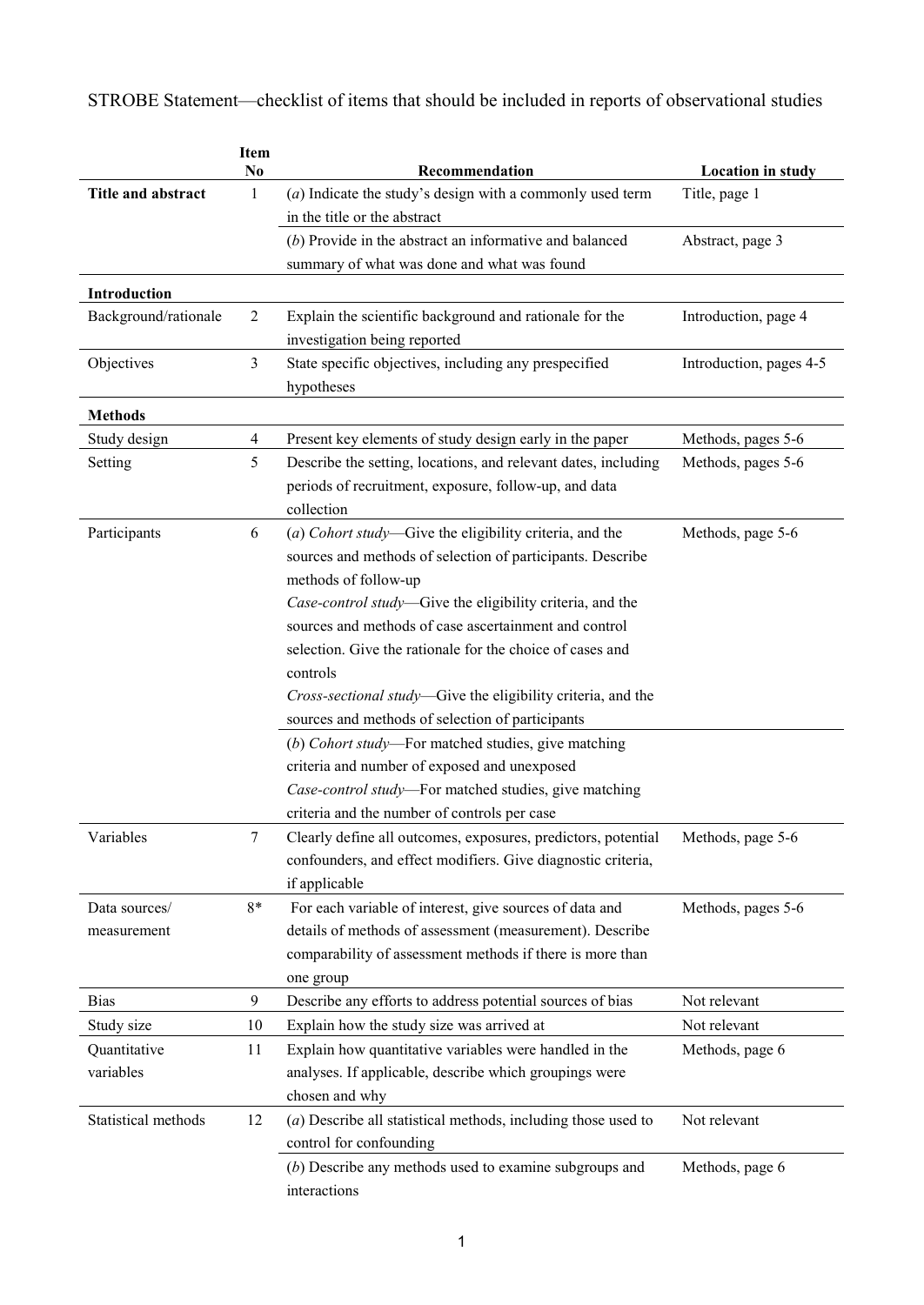|                   |       | $(c)$ Explain how missing data were addressed                    | Not relevant            |
|-------------------|-------|------------------------------------------------------------------|-------------------------|
|                   |       | (d) Cohort study—If applicable, explain how loss to follow-      | Not relevant            |
|                   |       | up was addressed                                                 |                         |
|                   |       | Case-control study-If applicable, explain how matching of        |                         |
|                   |       | cases and controls was addressed                                 |                         |
|                   |       | Cross-sectional study-If applicable, describe analytical         |                         |
|                   |       | methods taking account of sampling strategy                      |                         |
|                   |       | $(e)$ Describe any sensitivity analyses                          | Not relevant            |
|                   |       |                                                                  |                         |
| <b>Results</b>    |       |                                                                  |                         |
| Participants      | $13*$ | (a) Report numbers of individuals at each stage of study-eg      | Results, page 6-7       |
|                   |       | numbers potentially eligible, examined for eligibility,          |                         |
|                   |       | confirmed eligible, included in the study, completing follow-    |                         |
|                   |       | up, and analysed                                                 |                         |
|                   |       | (b) Give reasons for non-participation at each stage             | Not relevant            |
|                   |       | (c) Consider use of a flow diagram                               | Not relevant            |
| Descriptive       | $14*$ | (a) Give characteristics of study participants (eg               | Not relevant            |
| data              |       | demographic, clinical, social) and information on exposures      |                         |
|                   |       | and potential confounders                                        |                         |
|                   |       | (b) Indicate number of participants with missing data for        | Not relevant            |
|                   |       | each variable of interest                                        |                         |
|                   |       | (c) Cohort study—Summarise follow-up time (eg, average           | Not relevant            |
|                   |       | and total amount)                                                |                         |
| Outcome data      | $15*$ | Cohort study-Report numbers of outcome events or                 | Results, page 6-8       |
|                   |       | summary measures over time                                       |                         |
|                   |       | Case-control study-Report numbers in each exposure               |                         |
|                   |       | category, or summary measures of exposure                        |                         |
|                   |       | Cross-sectional study-Report numbers of outcome events           |                         |
|                   |       | or summary measures                                              |                         |
| Main results      | 16    | (a) Give unadjusted estimates and, if applicable, confounder-    |                         |
|                   |       | adjusted estimates and their precision (eg, 95% confidence       |                         |
|                   |       | interval). Make clear which confounders were adjusted for        |                         |
|                   |       | and why they were included                                       |                         |
|                   |       | $(b)$ Report category boundaries when continuous variables       | Not relevant            |
|                   |       | were categorized                                                 |                         |
|                   |       | (c) If relevant, consider translating estimates of relative risk | Not relevant            |
|                   |       | into absolute risk for a meaningful time period                  |                         |
| Other analyses    | 17    | Report other analyses done—eg analyses of subgroups and          | Not relevant            |
|                   |       | interactions, and sensitivity analyses                           |                         |
|                   |       |                                                                  |                         |
| <b>Discussion</b> |       |                                                                  |                         |
| Key results       | 18    | Summarise key results with reference to study objectives         | Interpretation, page 8  |
| Limitations       | 19    | Discuss limitations of the study, taking into account sources of | Limitations, page 10-11 |
|                   |       | potential bias or imprecision. Discuss both direction and        |                         |
|                   |       | magnitude of any potential bias                                  |                         |
| Interpretation    | 20    | Give a cautious overall interpretation of results considering    | Conclusion, page 11-12  |
|                   |       | objectives, limitations, multiplicity of analyses, results from  |                         |
|                   |       | similar studies, and other relevant evidence                     |                         |